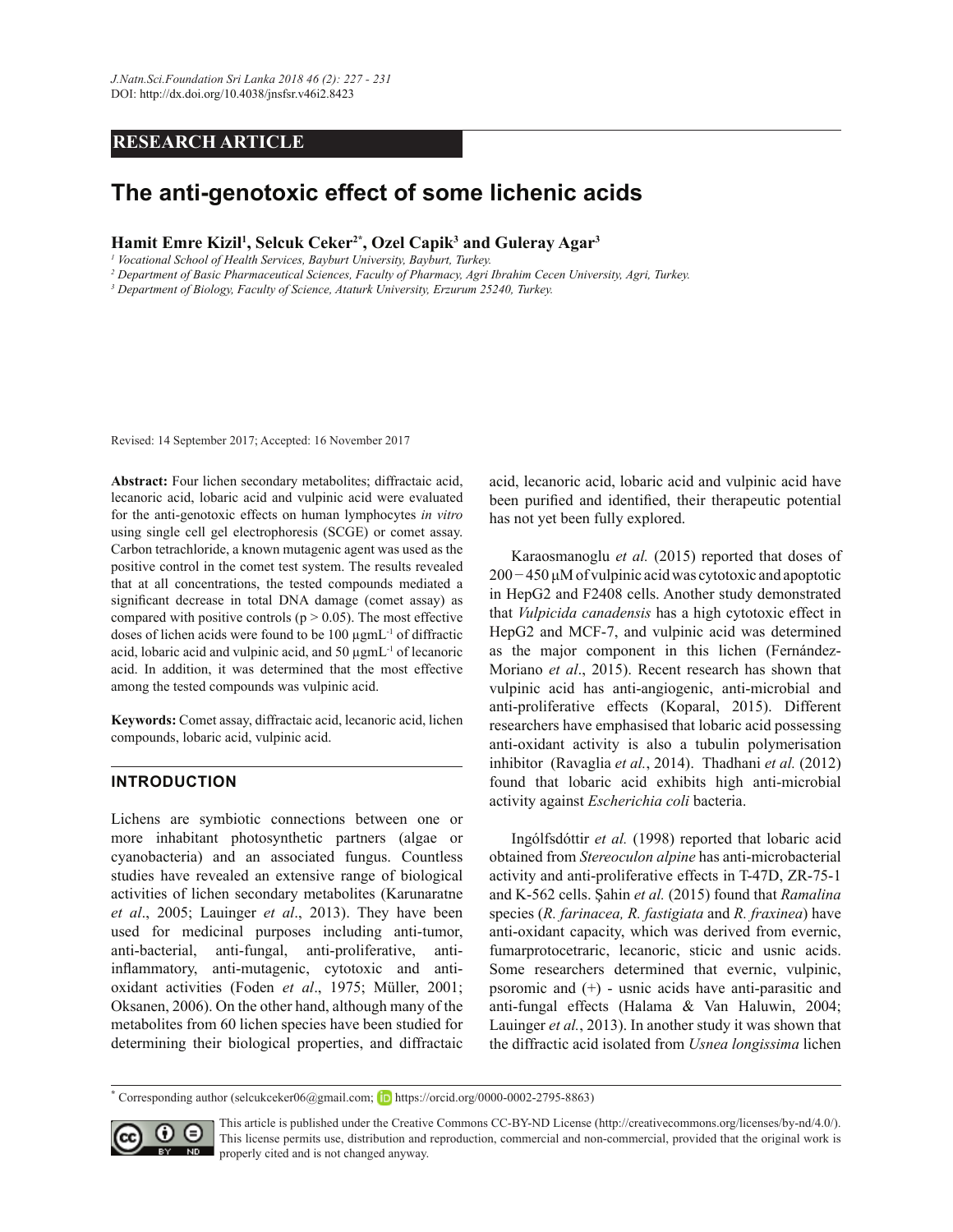has anti-hepatotoxic, anti-tumor and insecticidal effects (Karagoz et al., 2014). Also, it was found that diffractaic, usnic, norstictic and psoromic acids were cytotoxic in UACC-62 cell culture (Brandão et al., 2013).

 Anti-mutagenic properties of diffractaic acid, lecanoric acid, lobaric acid and vulpinic acid have not been reported up to the present. The purpose of this study was to investigate the anti-mutagenic and mutagenic activities of the above acids using the comet assay.

# **METHODOLOGY**

The comet assay method of Singh *et al.* (1988) was modified and used to determine the genotoxic effects of lichen acids.

#### **Slide preparation**

One percent normal boiling grade agarose (NMA) was prepared in 50 mL PBS solution and 80  $\mu$ L of NMA was dropped to each well on the slide. One percent low melting grade agarose (LMA) was also prepared in 50 mL PBS solution. The prepared LMA solution was placed in 5 mL volumes in the balcony tubes and stored at  $+4$  °C.

## **Blood** sampling

Heparinised human blood from 4 healthy non-smoking donors between age of 25 and 30, with no history of X-ray exposure and antibiotic treatment was used. The donors also signed informed consent forms. Lymphocytes were obtained by ficoll density centrifugation method from heparinised whole blood. Histopaque (600 mL) was added onto 1 mL of peripheral blood diluted with PBS. After centrifugation, the supernatant was discarded and 1640-RPMI medium was added onto the pellet. Ten milliliter samples (approximately 10000 lymphocytes) were separated and 20 µL trypan blue solution was added. The number of cells in the haemocytometer was calculated. CCl<sub>4</sub> (in concentrations of 5  $\mu$ M) and lichen acids were added to the cultures. The experiments were performed on 7 groups as follows:

Culture 1: Control Culture 2:  $5 \mu M$  CCl<sub>4</sub> Culture 3:  $25 \mu$ gmL<sup>-1</sup> lichen acids Culture 4: 5  $\mu$ M CCl<sub>4</sub> + 12.5  $\mu$ gmL<sup>-1</sup> lichen acids Culture 5: 5  $\mu$ M CCl<sub>4</sub> + 25  $\mu$ gmL<sup>-1</sup> lichen acids Culture 6: 5  $\mu$ M CCl<sub>4</sub> + 50  $\mu$ gmL<sup>-1</sup> lichen acids Culture 7: 5  $\mu$ M CCl<sub>4</sub> + 100  $\mu$ gmL<sup>-1</sup> lichen acids

For comet demonstration, the cultures were incubated at  $37$  °C for 3 h. The pellets obtained after centrifugation were suspended in 100 µL PBS. Then 100 µL of LMA solution was added to the suspension. Agar was mixed with lymphocytes by pipetting immediately before solidification and 80 µL of this final mixture was spread over previously prepared slides. It was covered with lamella and kept in the refrigerator for 10 min. The coverslip was slowly removed from the slides, removed from the refrigerator and 90 µL LMA was added. The slides were closed again for 25 min and after the slides were dried, the cell and nucleus were lysed. After the lysing phase, the slides were left in alkaline electrophoresis buffer for 30 min to separate the DNA strands. Subsequently, the DNAs were run in the buffer solution at 300 mA, 24 volts for 30 min. All of these operations were done in yellow light. The slides were then neutralised. After the neutralisation process was completed, the comets were counted by staining. Ethidium bromide stain (5  $\mu$ gmL<sup>-1</sup>), a fluorescent dye, was used for staining. For each slide,  $80 \mu L$  of dye was added, and 100 DNA images were evaluated with a 40-magnification fluorescent microscope to asses DNA damage. DNA damage was examined at a scale of 0 to 4 according to the formation of the tail (Collins, 2004). The scale used was as follows: 0, no tail; 1, comet tail  $\le$  half the width of the nucleus; 2, comet tail equal to the width of the nucleus; 3, comet tail longer than the nucleus: 4, comet  $>$  twice the width of the nucleus. The visual score for each class was calculated by multiplying the percentage of cells in the appropriate comet class by the value of the class. The total visual comet score characterising the degree of DNA damage in the entire study groups was the sum of the scores in the five comet classes. Thus, the total visual score could range from 0 (all undamaged) to 400 (all maximally damaged) arbitrary units (AU), as reported by Collins  $(2004)$ .

## **Statistical analysis**

The statistical analysis of comet results was performed using the Mann-Whitney U-test and one-way ANOVA. A level of probability of  $p \leq 0.05$  was taken as indicating statistical significance. All experiments were performed in three replicates and data was compared for reproducibility. For these procedures, SPSS  $v15.0$ version for Windows was used. The results are expressed as the mean  $\pm$  SE.

## **RESULTS AND DISCUSSION**

Mutagenic and anti-mutagenic effects of diffractaic, lecanoric, lobaric and vulpinic acids were examined by using comet assay test systems and a single dose of  $\text{CCI}_4$ ,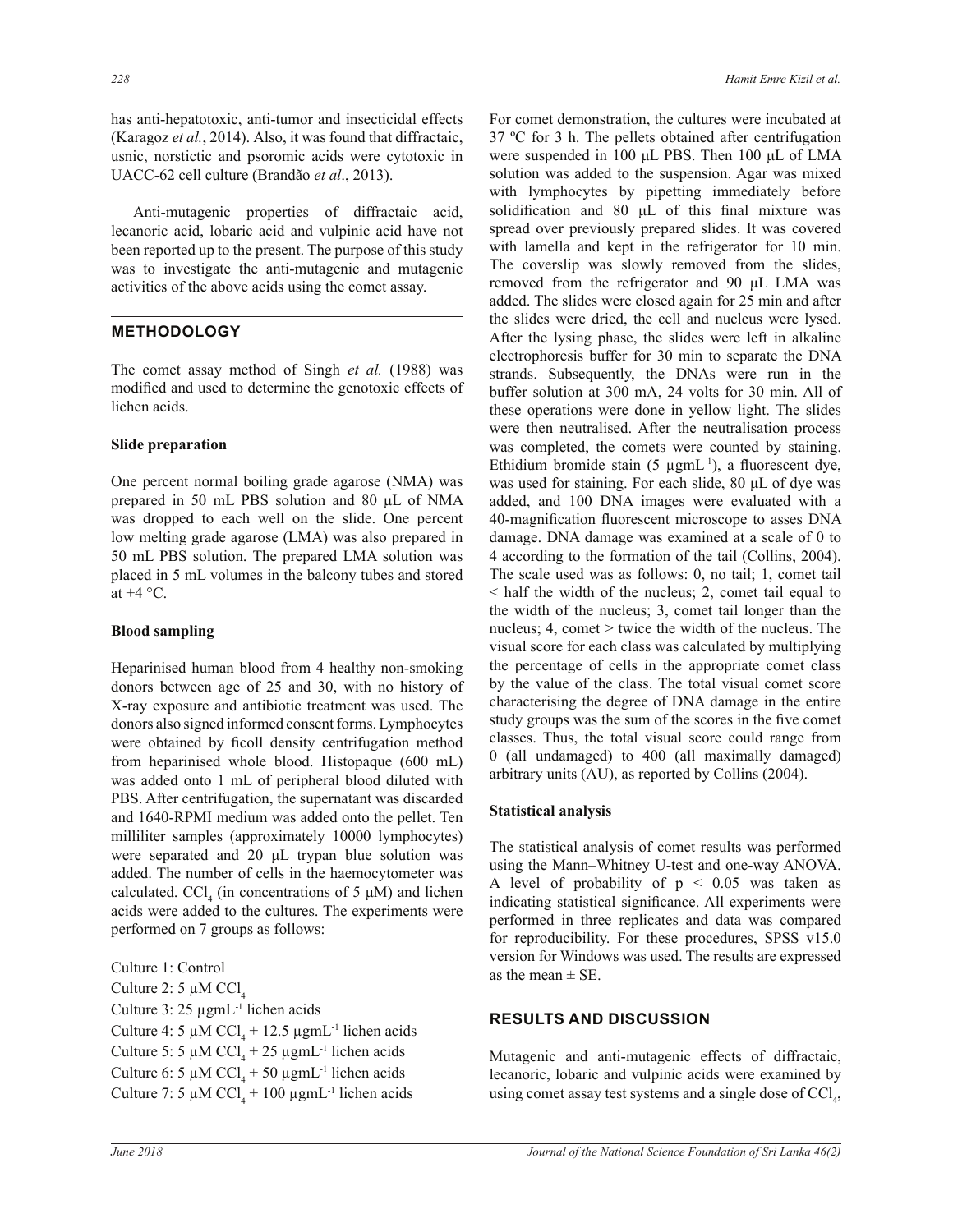Lichen acid (25  $\mu$ gmL<sup>-1</sup>) + CCl<sub>4</sub> (5  $\mu$ M)

Lichen acid (50  $\mu$ gmL<sup>-1</sup>) + CCl<sub>4</sub> (5  $\mu$ M)

Lichen acid (100  $\mu$ gmL<sup>-1</sup>) + CCl<sub>4</sub> (5  $\mu$ M)

| <b>Table 1:</b> The effects of lichenic acids and $CCl_4$ on comet assay |  |
|--------------------------------------------------------------------------|--|
|--------------------------------------------------------------------------|--|

|                                                                            | DNA damage level               |                                |                                |                                |
|----------------------------------------------------------------------------|--------------------------------|--------------------------------|--------------------------------|--------------------------------|
|                                                                            | Diffractaic acid               | Lecanoric acid                 | Lobaric acid                   | Vulpinic acid                  |
| Control                                                                    | $6.72 \pm 0.64^{\circ}$        | $6.72 \pm 0.64^{\circ}$        | $6.72 \pm 0.64^{\circ}$        | $6.72 \pm 0.64$ <sup>a</sup>   |
| CCl $(5 \mu M)$                                                            | $116.35 \pm 1.28$ <sup>e</sup> | $116.35 \pm 1.28$ <sup>e</sup> | $116.35 \pm 1.28^e$            | $116.35 \pm 1.28$ <sup>e</sup> |
| Lichen acid $(25 \mu gmL^{-1})$                                            | $12.20 \pm 0.45$ <sup>ab</sup> | $19.48 \pm 0.36$ <sup>ab</sup> | $17.26 \pm 0.86$ <sup>ab</sup> | $11.26 \pm 0.96^{\circ}$       |
| Lichen acid (12.5 $\mu$ gmL <sup>-1</sup> ) + CCl <sub>4</sub> (5 $\mu$ M) | $97.08 \pm 0.17$ <sup>de</sup> | $102.26 \pm 0.90^{\circ}$      | $91.42 \pm 1.58$ <sup>de</sup> | $73.38 \pm 1.26$ <sup>cd</sup> |

 $94.60 \pm 0.42$ <sup>d</sup>

Carbon tetrachloride (CCL<sub>4</sub>) was used as positive control for human blood cells. Values of DNA damage level (a, b, c, d, e) are significantly different compared to negative control ( $p < 0.05$ )

 $76.03 \pm 1.52$ <sup>cd</sup> 82.40  $\pm$  0.15<sup>d</sup>

 $93.36 \pm 1.23$ <sup>d</sup>

 $80.10 \pm 2.26$ <sup>c</sup>

which is a known mutagenic agent. A single dose of  $\text{CCI}_4$  caused a significant increase in DNA strand breaks that lead to DNA migration. All tested concentrations of metabolites were not found to be mutagenic or toxic to human lymphocyte cells. According to the findings of this study, it was evident that exposure to the four metabolites significantly decreased the mutagenic activities.

As evident from Table 1, the most effective doses of lichen acids were found to be diffractic, lobaric, vulpinic acid  $(100 \text{ µgmL}^{-1})$  and lecanoric acid  $(50 \text{ µgmL}^{-1})$ . In addition, it was determined that the most effective lichen acid is vulpinic acid when compared with the negative control. However, the DNA damage decreased progressively with increased diffractic acid, lobaric acid and vulpinic acid concentration. The 50  $\mu$ gmL<sup>-1</sup> concentration of lecanoric acid was the most effective dose against DNA damage as mentioned above. The effects of diffractic acid on the frequencies of total chromosomal aberration and the micronucleus have been reported earlier (Demir *et al.*, 2015). In addition, researchers have reported that diffractic acid isolated from *Usnea longissima* lichen has anti-hepatotoxic, anti-tumor and cytotoxic effects (Emsen et al., 2012; Brandão et al., 2013; Karagoz et al., 2014; 2015). It has also been found that diffractic acid from *Usnea longissima* lichen has antiulcerogenic properties obtained against indocyanineinduced gastric lesions formed in rats (Bayir et al., 2006). In addition, some investigators have found changes in anti-proliferative activity and reactive oxygen species (ROS) levels in MCF-7, HeLa, and HCT-116 cell lines exposed to different concentrations ranging from  $2.5$  - $100 \mu$ M diffractic acid and determined that they mediate concentration dependent cytotoxicity (Brisdelli et al., 2013).

The studies with vulpinic acid revealed cytotoxic and apoptotic activities in HepG2, MCF-7 and  $F2408$  cells, in addition to their anti-inflammatory, anti-angiogenic, antimicrobial and anti-proliferative activities (Foden *et al.*, 1975; Fernández-Moriano et al., 2015; Karaosmanoğlu *et al.*, 2015; Koparal, 2015).

 $82.12 \pm 0.74$ <sup>d</sup>

 $78.46 \pm 1.30$ <sup>cd</sup>  $79.30 \pm 1.62$ <sup>d</sup>

The present study describes for the first time the antimutagenic effects of lecanoric, lobaric and vulpinic acids. Recently, several studies have demonstrated that lobaric acid possesses anti-microbial activity, anti-proliferative effects and anti-oxidant activity (Ingólfsdóttir et al., 1998; Haraldsdóttir et al., 2004; Thadhani et al., 2011).

 $\text{CCI}_4$ , a known mutagenic agent was used as the positive control in the comet test system. A single dose



**Figure 1:** The effects of lichenic acids and  $\text{CCI}_4$  on comet assay

 $61.78 \pm 0.78$ <sup>c</sup>

 $39.12 \pm 1.92$ <sup>b</sup>

 $74.12 \pm 0.84$ <sup>cd</sup>  $26.58 \pm 0.32$ <sup>ab</sup>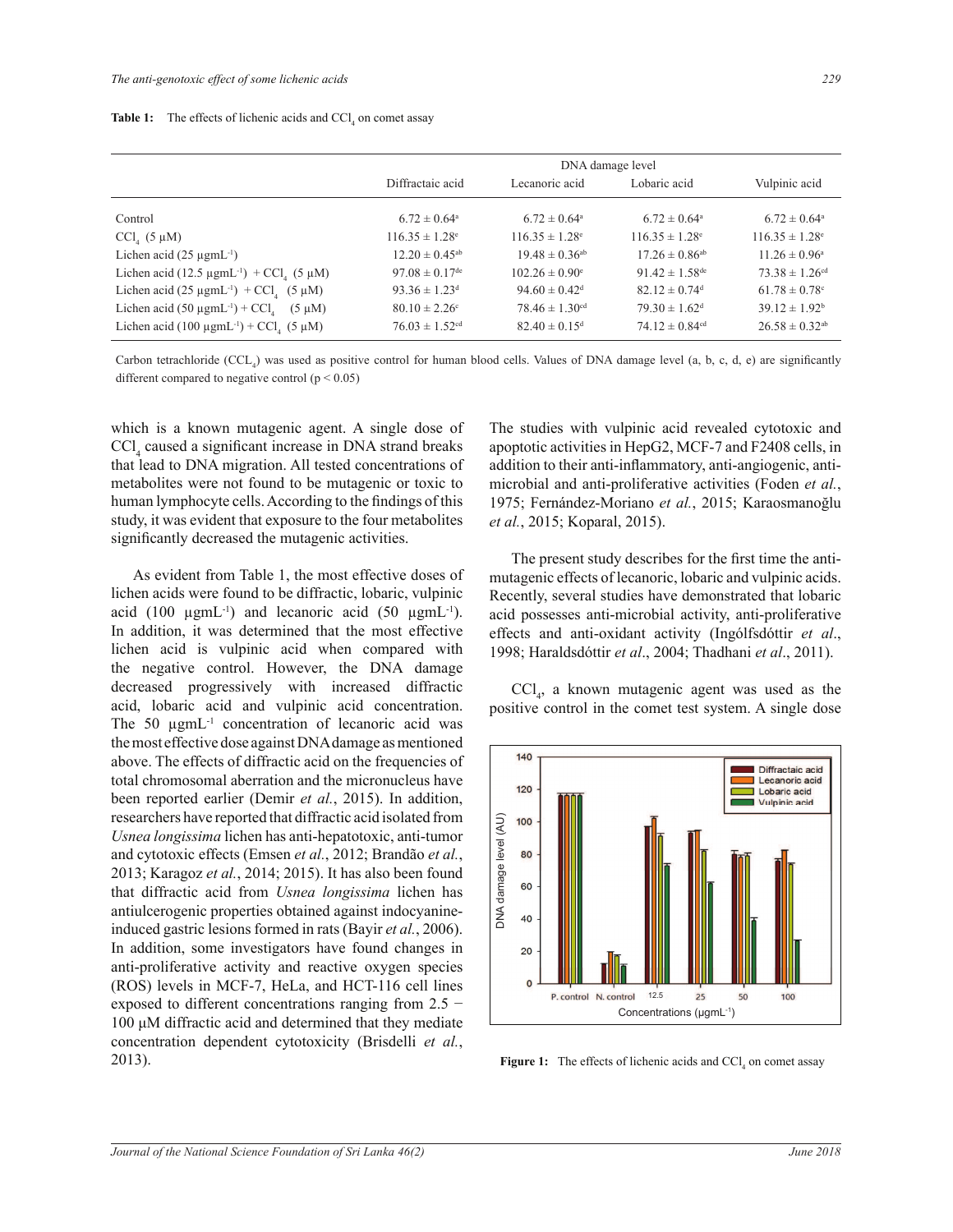of CCl, caused a significant increase in DNA strand breaks that lead to DNA migration. On the other hand, the comet tail lengths were reduced by different doses of lichen acid. The most effective doses of lichen acids were found as 100 ugmL<sup>-1</sup> diffractic acid, lobaric acid, and vulpinic acid and 50 µgmL<sup>-1</sup> lecanoric acid as seen in Table 1 and Figure 1. In addition, it was determined that the most effective lichen acid is vulpinic acid when compared with the negative control.

## **CONCLUSION**

Based on the results obtained in the present study and those obtained in the investigations described above, the anti-mutagenic effect of the four lichen acids (diffractaic acid, lecanoric acid, lobaric acid and vulpinic acid) could be related to their antioxidants concentrations. This view is supported by the data obtained in recent investigations carried out in the laboratory. These studies indicate that the above mentioned four lichen acids could increase the levels of glutathione (GSH) and superoxide dismutase (SOD) and glutathione peroxidase (GPx) enzymes and decrease the level of malondialdehyde (MDA) in human lymphocytes in vitro.

#### **REFERENCES**

1. Bayir Y., Odabasoglu F., Cakir A., Aslan A., Suleyman H., Halici M. & Kazaz C. (2006). The inhibition of gastric mucosal lesion, oxidative stress and neutrophilinfiltration in rats by the lichen constituent diffractaic acid. Phytomedicine  $13(8)$ : 584 - 590.

DOI: https://doi.org/10.1002/ptr.4739ps://doi.org/10.1016/ i.phymed.2005.07.002

2. Brandão L.F.G., Alcantara G.B., Matos M.D.F.C., Bogo D., Freitas D.S., Oyama N.M. & Honda N.K. (2013). Cytotoxic evaluation of phenolic compounds from lichens against melanoma cells. Chemical and Pharmaceutical Bulletin 61(2):  $176 - 183$ .

DOI: https://doi.org/10.1248/cpb.c12-00739

- 3. Brisdelli F., Perilli M., Sellitri D., Piovano M., Garbarino J.A., Nicoletti M. & Celenza G. (2013). Cytotoxic activity and antioxidant capacity of purified lichen metabolites: an in vitro study. Phytotherapy Research  $27(3)$ : 431 - 437. DOI: https://doi.org/10.1002/ptr.4739
- 4. Collins A.R. (2004). The comet assay for DNA damage and repair. Molecular Biotechnology  $26(3)$ : 249 - 261. DOI: https://doi.org/10.1385/MB:26:3:249
- 5. Demir L., Togar B., Turkez H., Sozio P., Aslan A. & Di Stefano A. (2015). The investigation of cytogenetic and oxidative effects of diffractaic acid on human lymphocyte cultures. Brazilian Archives of Biology and Technology  $58(1)$ : 75 - 81.

DOI: https://doi.org/10.1590/S1516-8913201502752

- 6. Emsen B., Bulak Y., Yıldrım E., Aslan A. & Ercisli S. (2012). Activities of two major lichen compounds, diffractaic acid and usnic acid against Leptinotarsa decemlineata Say, 1824 (Coleoptera: Chrysomelidae). Egyptian Journal of Biological Pest Control  $22(1)$ : 5 - 10.
- 7. Fernández-Moriano C., Divakar P.K., Crespo A. & Gómez-Serranillos M.P. (2015). Neuroprotective activity and cytotoxic potential of two Parmeliaceae lichens: identification of active compounds. Phytomedicine 22(9):  $847 - 855$ .

DOI: https://doi.org/10.1016/j.phymed.2015.06.005

- 8. Foden F., McCormick J. & O'Mant D. (1975). Vulpinic acids as potential antiinflammatory agents. 1. Vulpinic acids with substituents in the aromatic rings. Journal of Medicinal Chemistry  $18(2)$ :  $199 - 203$ . DOI: https://doi.org/10.1021/jm00236a020
- 9. Halama P. & Van Haluwin C. (2004). Antifungal activity of lichen extracts and lichenic acids. *BioControl* 49: 95 - 107.
- 10. Haraldsdóttir S., Guolaugsdóttir E., Ingólfsdóttir K. & OgmundsdóttirHM. (2004). Anti-proliferative effects of lichen-derived lipoxygenase inhibitors on twelve human cancer cell lines of different tissue origin in vitro. Planta Medica 70: 1098 - 1100. DOI: https://doi.org/10.1055/s-2004-832657
- 11. Ingólfsdóttir K., Chung G.A., Skúlason V.G., Gissurarson S.R. & Vilhelmsdóttir M. (1998). Antimycobacterial activity of lichen metabolites in vitro. European Journal of Pharmaceutical Sciences  $6(2)$ : 141 - 144.
- 12. Karagoz I., Ozaslan M., Guler I., Uyar C., Yalim T., Kazanci U. & Cakir A. (2014). In vivo antitumoral effect of diffractaic acid from lichen metabolites on Swiss albino mice with Ehrlich ascites carcinoma: an experimental study. International Journal of Pharmacology  $10(6)$ : 307 - 314. DOI: https://doi.org/10.3923/ijp.2014.307.314
- 13. Karagoz I.D., Ozaslan M., Kilic I.H., Guler I., Uyar C., Tuter D. & Gezici S. (2015). Hepatoprotective effect of diffractaic acid on carbon tetrachloride-induced liver damage in rats. Biotechnology and Biotechnological Equipment 29(5):  $1011 - 1016$ .

DOI: https://doi.org/10.1080/13102818.2015.1056754

14. Karaosmanoğlu O., Sivas H., Tay T. & Türk A.Ö. (2015). The *in vitro* investigation of cytotoxic and apoptotic effects vulpinic acid on normal and cancer cells. Journal of Biotechnology 208:595.

DOI: https://doi.org/10.1016/j.jbiotec.2015.06.299

15. Karunaratne V., Bombuwela K., Kathirgamanathar S. & Thadhani V.M. (2005). Lichens: a chemically important biota. Journal of the National Science Foundation of Sri Lanka 33(3):  $169 - 186$ .

DOI: https://doi.org/10.4038/jnsfsr.v33i3.2323

16. Koparal A.T. (2015). Anti-angiogenic and antiproliferative properties of the lichen substances (-)-usnic acid and vulpinic acid. Zeitschrift für Naturforschung C  $70(5 - 6)$ :  $159 - 164$ .

DOI: https://doi.org/10.1515/znc-2014-4178

17. Lauinger I.L. et al., (15 authors) (2013). Potential of lichen secondary metabolites against Plasmodium liver stage parasites with FAS-II as the potential target. Journal of

Journal of the National Science Foundation of Sri Lanka 46(2)